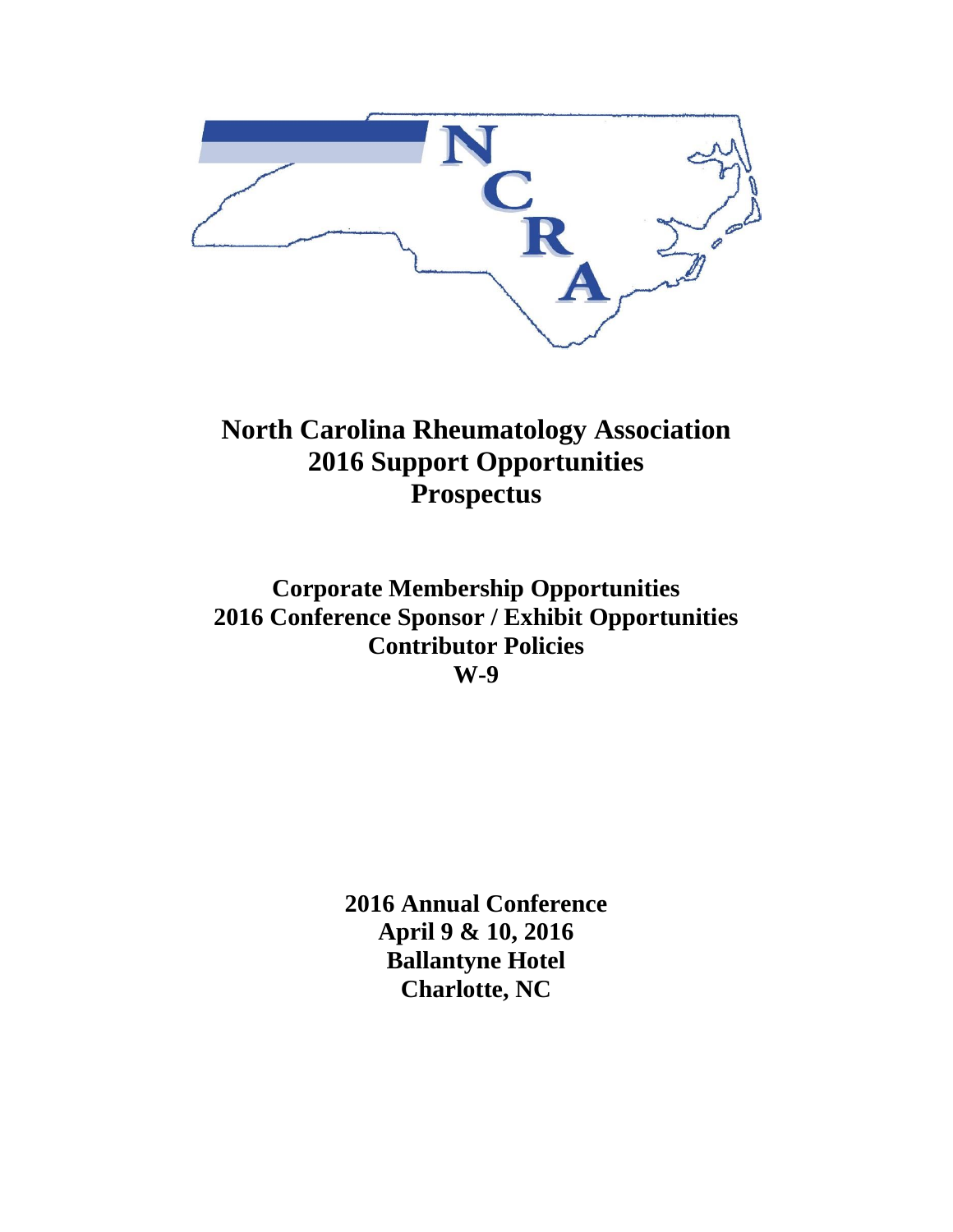# **Policies for Contributors**



**Purpose**: To establish a consistent policy for all contributors (corporate members, sponsors, exhibitors). The policies will be attached to all letters requesting funding for NCRA education sessions.

#### **Policies**:

- 1. The NCRA funding levels are described on the attached document.
- 2. All promised funds must be received one month before the annual meeting. If funds are not received by this date the NCRA cannot guarantee that their corporate name will be included in our written materials or that the organization will be allowed to exhibit.
- 3. All Commercial Agreements must be signed and returned one month before the annual meeting. If the signed Commercial Agreement is not received by this date the NCRA cannot guarantee that their corporate name will be included in our written materials or that the organization will be allowed to exhibit.
- 4. Contributors *will not* plan any event that conflicts in any way with NCRA sponsored events or NCRA cosponsored events. Choosing to plan an event that conflicts with an NCRA sponsored or co-sponsored event will result in the organization not being invited to join us at our next event.

An event is any activity from dinner with one conference attendee to an event to which many attendees are invited.

- 5. If the NCRA is not the co-sponsor of an event, then they have no responsibility to insure that the contributor's event is the only event at that time.
- 6. Contributors may not wear their corporate name tags.
- 7. *Contributor representatives may attend general sessions if space available. The representatives must sit in back of room and may not engage the speaker or attendees.*
- 8. *Contributors are provided a specific number of name badges as described in the attached document. Name badges may not be traded among representatives.*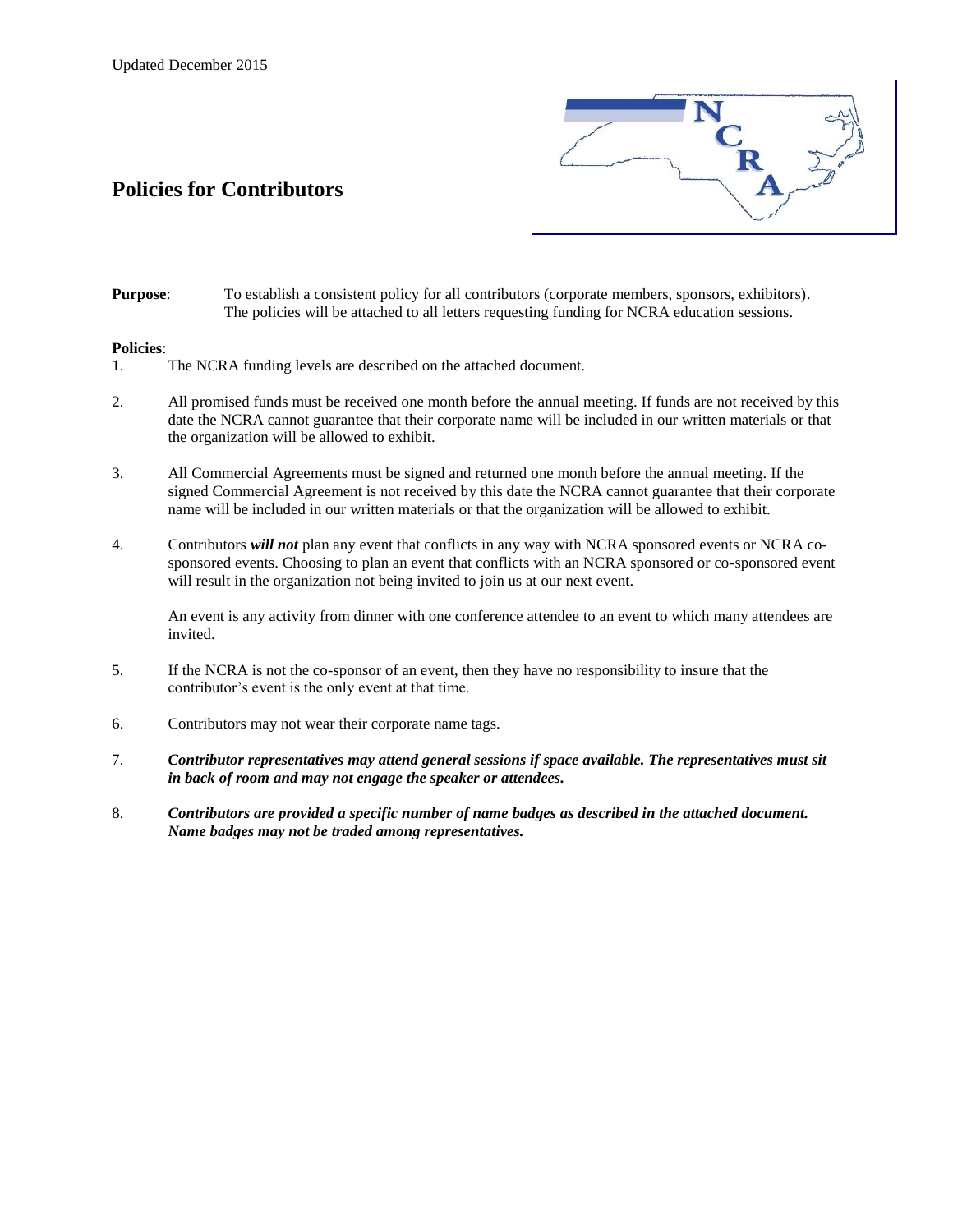

## **SPONSORSHIP AND EXHIBITOR OPPORTUNITIES 2016 ANNUAL MEETING**

#### *Saturday Lunch with Vendor* **\$6,000**

This sponsorship would allow you to be the presenting sponsor of our Lunch with the Vendors on Saturday. This event will be held in the exhibit hall. Your sponsorship would include:

- $\checkmark$  four (4) name badges which allow
	- o entrance into exhibit hall and general sessions,
	- o entrance into the Saturday and Sunday breakfast and breaks, and Saturday lunch, and Saturday reception
	- o ability to purchase 2 additional name badges for \$250/person,
	- o name badges are not transferable between representatives
- $\checkmark$  recognition in our conference materials (including agenda), podium recognition, poster recognition,
- $\checkmark$  conference notebook and conference flash drive for each registered representative, and
- $\checkmark$  two six (6') tables, four (4) chairs and electricity.

#### *Saturday Breakfast Or Sunday Breakfast*  **\$5,000**

This sponsorship would allow you to be the presenting sponsor of either the Saturday morning breakfast or the Sunday morning breakfast. These meals will be in the exhibit hall each day. Your sponsorship would include:

- $\checkmark$  three (3) name badges which allow
	- o entrance into exhibit hall and general sessions,
	- o entrance into the Saturday and Sunday breakfast and breaks, and Saturday lunch, and Saturday reception
	- o ability to purchase 2 additional name badges for \$250/person,
	- o name badges are not transferable between representatives
- $\checkmark$  recognition in our conference materials (including agenda), podium recognition, poster recognition,
- $\checkmark$  conference notebook and conference flash drive for each registered representative, and
- $\checkmark$  two six (6') tables, three (3) chairs and electricity.

**First Right of Refusal for 2016 Sponsorships Provided to 2015 Sponsors until February 1, 2016.**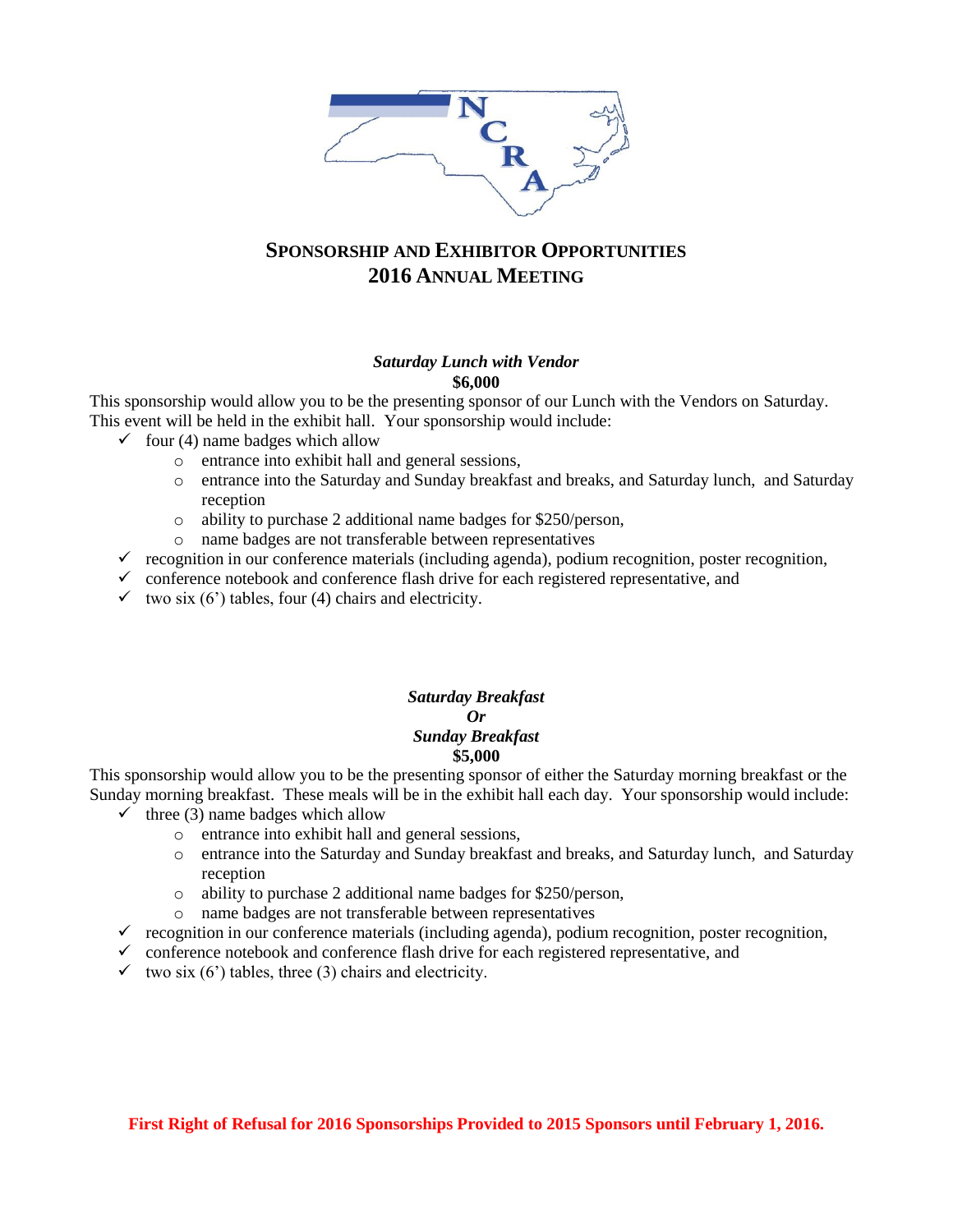### *Conference Tote Bag Sponsor* **\$5,000**

This sponsorship would place your logo on the conference tote bag distributed to conference attendees. Funds as well the logo (in EPS format) must be received no later than February 15, 2016. Your sponsorship would include:

- $\checkmark$  three (3) name badges which allow
	- o entrance into exhibit hall and general sessions,
	- o entrance into the Saturday and Sunday breakfast and breaks, and Saturday lunch, and Saturday reception
	- o ability to purchase 2 additional name badges for \$250/person,
	- o name badges are not transferable between representatives
- $\checkmark$  recognition in our conference materials (including agenda), podium recognition, poster recognition,
- $\checkmark$  conference notebook and conference flash drive for each registered representative, and
- $\checkmark$  two six (6') tables, three (3) chairs and electricity.

### *Conference Water Bottle Sponsor* **\$5,000**

This sponsorship would place your logo on the conference tote bag distributed to conference attendees. Funds as well the logo (in EPS format) must be received no later than February 15, 2016. Your sponsorship would include:

- $\checkmark$  three (3) name badges which allow
	- o entrance into exhibit hall and general sessions,
	- o entrance into the Saturday and Sunday breakfast and breaks, and Saturday lunch, and Saturday reception
	- o ability to purchase 2 additional name badges for \$250/person,
	- o name badges are not transferable between representatives
- $\checkmark$  recognition in our conference materials (including agenda), podium recognition, poster recognition,
- $\checkmark$  conference notebook and conference flash drive for each registered representative, and
- $\checkmark$  two six (6') tables, three (3) chairs and electricity.